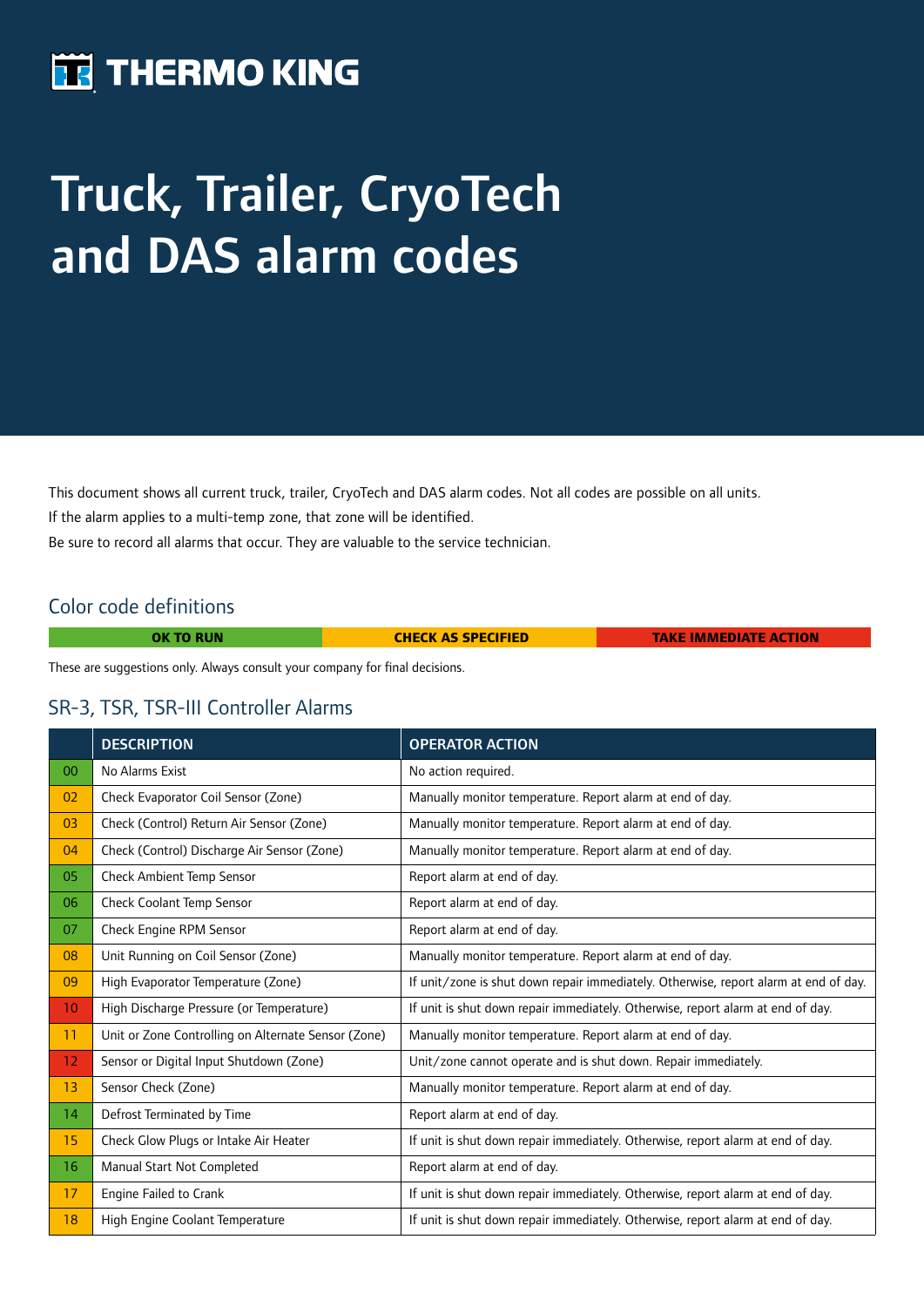### Color code definitions

ハハハハ

| 19 | Low Engine Oil Pressure                            | If unit is shut down repair immediately. Otherwise, report alarm at end of day.      |  |
|----|----------------------------------------------------|--------------------------------------------------------------------------------------|--|
| 20 | Engine (Vapor Motor CryoTech) Failed to Start      | If unit/zone is shut down repair immediately. Otherwise, report alarm at end of day. |  |
| 21 | Cooling Cycle Check (Zone)                         | Manually monitor temperature. Report alarm at end of day.                            |  |
| 22 | Heating Cycle Check (Zone)                         | Manually monitor temperature. Report alarm at end of day.                            |  |
| 23 | Cooling Cycle Fault (Zone)                         | Unit/zone cannot operate and is shut down. Repair immediately.                       |  |
| 24 | Heating Cycle Fault (Zone)                         | Unit/zone cannot operate and is shut down. Repair immediately.                       |  |
| 25 | Alternator Check                                   | If unit/zone is shut down repair immediately. Otherwise, report alarm at end of day. |  |
| 26 | Check Refrigeration Capacity (Zone)                | Manually monitor temperature. Report alarm at end of day.                            |  |
| 27 | Vapor Motor RPM High (CryoTech)                    | Unit cannot operate and is shut down. Repair immediately.                            |  |
| 28 | Pretrip or Self Check Abort                        | Report alarm at end of day.                                                          |  |
| 29 | Defrost Damper Circuit Check (Zone)                | Manually monitor temperature. Report alarm at end of day.                            |  |
| 30 | Defrost Damper Stuck Closed (Zone)                 | Unit/zone cannot operate and is shut down. Repair immediately.                       |  |
| 31 | Check Oil Pressure Switch                          | If unit is shut down repair immediately. Otherwise, report alarm at end of day.      |  |
| 32 | Refrigeration Capacity Low (Zone)                  | Unit/zone cannot operate and is shut down. Repair immediately.                       |  |
| 33 | Check Engine RPM                                   | Report alarm at end of day.                                                          |  |
| 34 | <b>Check Modulation Circuit</b>                    | Manually monitor temperature. Report alarm at end of day.                            |  |
| 35 | Check Run Relay Circuit                            | Unit cannot operate and is shut down. Repair immediately.                            |  |
| 36 | Electric Motor Failed to Run                       | Unit cannot operate and is shut down. Repair immediately. Switch to Diesel Mode      |  |
| 37 | Check Engine Coolant Level                         | Report alarm at end of day.                                                          |  |
| 38 | Electric Phase Reversed                            | If unit/zone is shut down repair immediately. Otherwise, report alarm at end of day. |  |
| 39 | Check Water Valve Circuit                          | Manually monitor temperature. Report alarm at end of day.                            |  |
| 40 | Check High Speed Circuit                           | If unit is shut down repair immediately. Otherwise, report alarm at end of day.      |  |
| 41 | Check Engine Coolant Temp                          | Report alarm at end of day.                                                          |  |
| 42 | Unit Forced to Low Speed                           | Report alarm at end of day.                                                          |  |
| 43 | Unit Forced to Low Speed Modulation                | Report alarm at end of day.                                                          |  |
| 44 | Check Fuel System                                  | Add fuel as necessary. Otherwise, report alarm at end of day.                        |  |
| 45 | Check Hot Gas or Hot Gas Bypass Circuit            | If unit/zone is shut down repair immediately. Otherwise, report alarm at end of day. |  |
| 46 | Check Air Flow (Zone)                              | Manually monitor temperature. Report alarm at end of day.                            |  |
| 47 | Remote Sensor Shutdown                             | Unit/zone cannot operate and is shut down. Repair immediately.                       |  |
| 48 | Check Belts or Clutch                              | If unit is shut down repair immediately. Otherwise, report alarm at end of day.      |  |
| 49 | Check Spare Sensor 1                               | Report alarm at end of day.                                                          |  |
| 50 | Reset Clock                                        | Report alarm at end of day.                                                          |  |
| 51 | Check Shutdown Circuit                             | If unit/zone is shut down repair immediately. Otherwise, report alarm at end of day. |  |
| 52 | Check Heat Circuit (Zone)                          | If unit/zone is shut down repair immediately. Otherwise, report alarm at end of day. |  |
| 53 | Check Economizer Valve Circuit                     | If unit/zone is shut down repair immediately. Otherwise, report alarm at end of day. |  |
| 54 | Test Mode Timeout                                  | Clear alarm and restart unit.                                                        |  |
| 55 | Check Engine Speeds                                | Report alarm at end of day.                                                          |  |
| 56 | Check Evaporator Fan Speed (Roadside - Left Side)  | Report alarm at end of day.                                                          |  |
| 57 | Check Evaporator Fan Speed (Curbside - Right Side) | Report alarm at end of day.                                                          |  |
| 58 | Check Condenser Fan Speed (Roadside - Left Side)   | Report alarm at end of day.                                                          |  |
| 59 | Check Condenser Fan Speed (Curbside - Right Side)  | Report alarm at end of day.                                                          |  |
| 61 | Low Battery Voltage                                | If unit/zone is shut down repair immediately. Otherwise, report alarm at end of day. |  |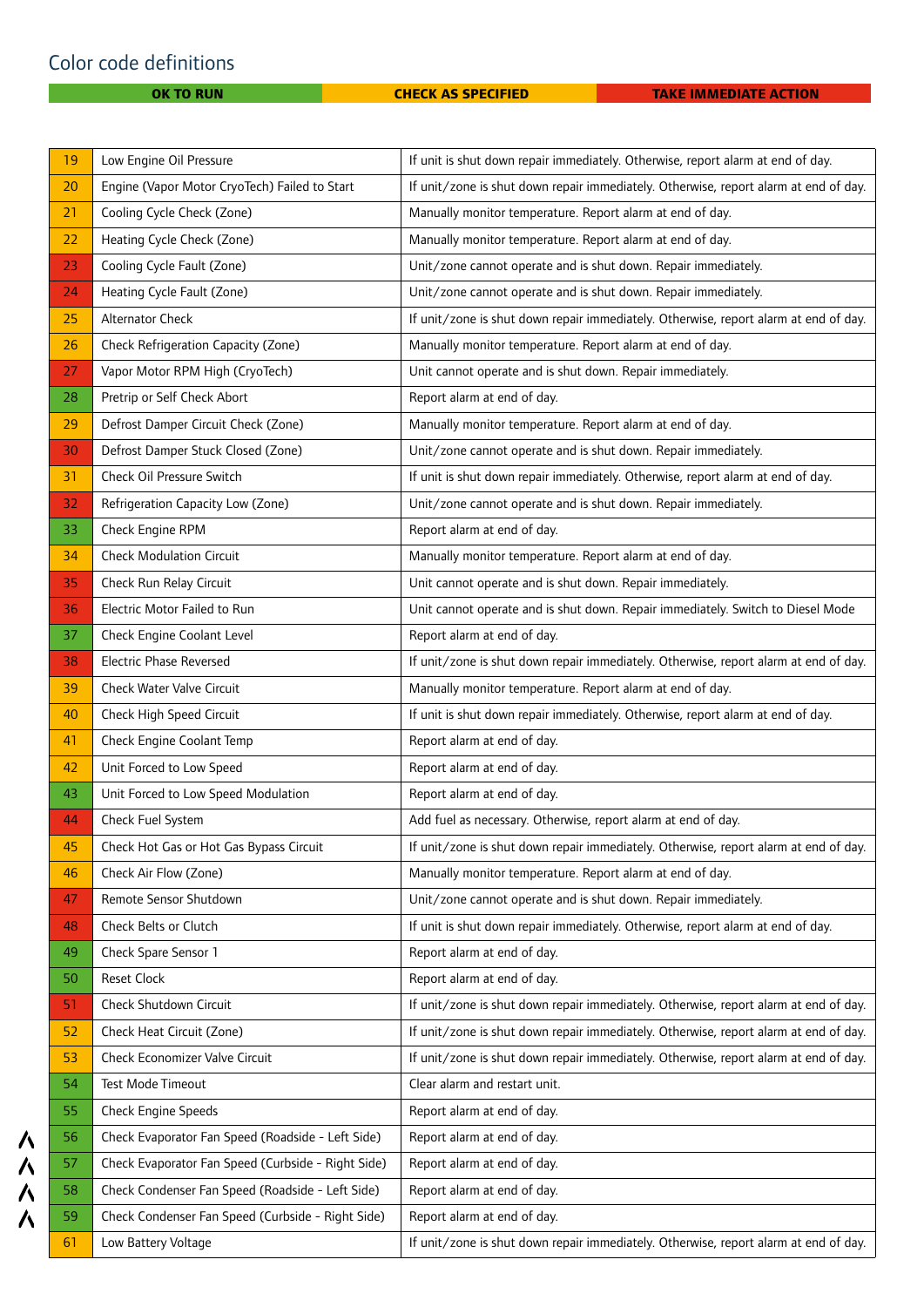| 62  | Ammeter Out of Calibration                      | Unit cannot operate and is shut down. Repair immediately                             |  |
|-----|-------------------------------------------------|--------------------------------------------------------------------------------------|--|
| 63  | Engine or Vapor Motor Stopped                   | If unit is shut down repair immediately. Otherwise, report alarm at end of day.      |  |
| 64  | Pretrip Reminder                                | Report alarm at end of day.                                                          |  |
| 65  | Abnormal Temperature Differential (Zone)        | If unit/zone is shut down repair immediately. Otherwise, report alarm at end of day. |  |
| 66  | Low Engine Oil Level                            | If unit is shut down repair immediately. Otherwise, report alarm at end of day.      |  |
| 67  | Check Liquid Line Solenoid Circuit (Zone)       | If unit/zone is shut down repair immediately. Otherwise, report alarm at end of day. |  |
| 68  | Internal Controller Fault Code                  | If unit is shut down repair immediately. Otherwise, report alarm at end of day.      |  |
| 70  | Hourmeter Failure                               | Report alarm at end of day.                                                          |  |
| 71  | Hourmeter 4 Exceeds Set Time Limit              | Report alarm at end of day.                                                          |  |
| 72  | Hourmeter 5 Exceeds Set Time Limit              | Report alarm at end of day.                                                          |  |
| 73  | Hourmeter 6 Exceeds Set Time Limit              | Report alarm at end of day.                                                          |  |
| 74  | <b>Controller Reset to Defaults</b>             | Report alarm at end of day.                                                          |  |
| 75  | Controller RAM Failure                          | If unit is shut down repair immediately. Otherwise, report alarm at end of day.      |  |
| 76  | Controller EPROM Failure                        | If unit is shut down repair immediately. Otherwise, report alarm at end of day.      |  |
| 77  | Controller EPROM Checksum Failure               | If unit is shut down repair immediately. Otherwise, report alarm at end of day.      |  |
| 78  | Data Log EPROM Failure                          | If unit is shut down repair immediately. Otherwise, report alarm at end of day.      |  |
| 79  | Internal Data Logger Overflow                   | Report alarm at end of day.                                                          |  |
| 80  | Check Compressor Temp Sensor                    | Report alarm at end of day.                                                          |  |
| 81  | High Compressor Temp                            | If unit is shut down repair immediately. Otherwise, report alarm at end of day.      |  |
| 82  | High Compressor Temp Shutdown                   | Unit cannot operate and is shut down. Repair immediately.                            |  |
| 83  | Low Engine Coolant Temp                         | Report alarm at end of day.                                                          |  |
| 84  | <b>Restart Null</b>                             | Report alarm at end of day. Another code may appear and clear automatically.         |  |
| 85  | Forced Unit Operation                           | Report alarm at end of day.                                                          |  |
|     |                                                 |                                                                                      |  |
| 86  | Check Discharge Pressure Sensor                 | Report alarm at end of day.                                                          |  |
| 87  | <b>Check Suction Pressure Sensor</b>            | Report alarm at end of day.                                                          |  |
| 88  | Reserved for CryoTech                           |                                                                                      |  |
| 89  | Check Electronic Throttling Valve (ETV) Circuit | If unit is shut down repair immediately. Otherwise, report alarm at end of day.      |  |
| 90  | Electric Overload                               | If unit is shut down repair immediately. Otherwise, report alarm at end of day.      |  |
| 91  | Check Electric Ready Input                      | If unit is shut down repair immediately. Otherwise, report alarm at end of day.      |  |
| 92  | Sensor Grades Not Set (Zone)                    | Report alarm at end of day.                                                          |  |
| 93  | Low Compressor Suction Pressure                 | If unit is shut down repair immediately. Otherwise, report alarm at end of day.      |  |
| 94  | Check Loader #1 Circuit                         | If unit is shut down repair immediately. Otherwise, report alarm at end of day.      |  |
| 95  | Check Loader #2 Circuit                         | If unit is shut down repair immediately. Otherwise, report alarm at end of day.      |  |
| 96  | Low Fuel Level                                  | Add fuel as required.                                                                |  |
| 97  | Failed Remote Return Air Sensor (CryoTech)      | If unit/zone is shut down repair immediately. Otherwise, report alarm at end of day. |  |
| 98  | Check Fuel Level Sensor                         | Report alarm at end of day.                                                          |  |
| 99  | High Compressor Pressure Ratio                  | If unit/zone is shut down repair immediately. Otherwise, report alarm at end of day. |  |
| 100 | Heater Fan Failure (CryoTech)                   | If unit/zone is shut down repair immediately. Otherwise, report alarm at end of day. |  |
| 101 | Controlling on Evap Coil Outlet Temp (CryoTech) | Manually monitor temperature. Report alarm at end of day.                            |  |
| 102 | Low Evaporator Coil Temperature (CryoTech)      | If unit/zone is shut down repair immediately. Otherwise, report alarm at end of day. |  |
| 103 | Low Heater Fuel Level (CryoTech)                | Manually monitor temperature. Report alarm at end of day.                            |  |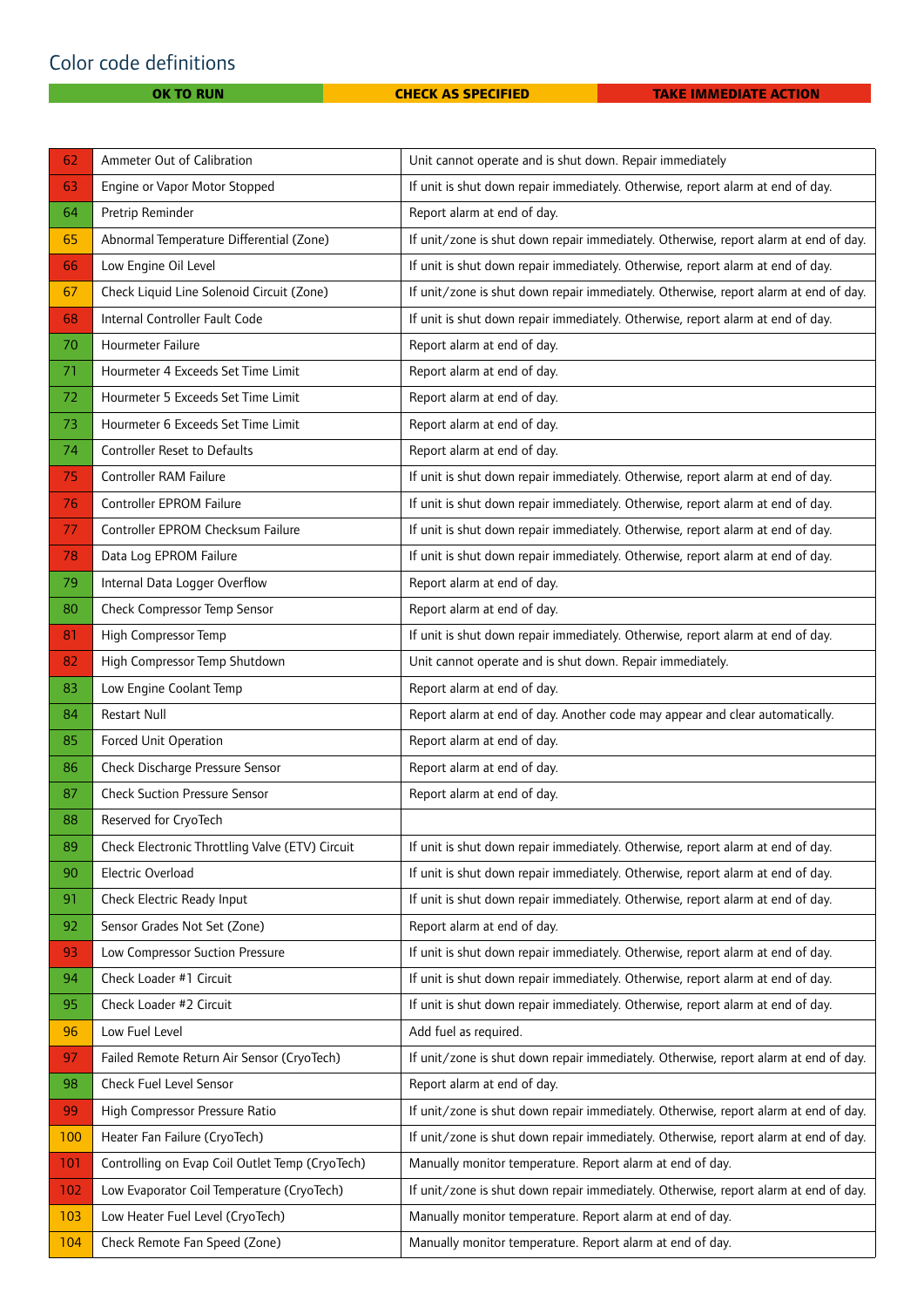### Color code definitions

| 105 | Check Receiver Tank Press Sol Circuit         | If unit is shut down repair immediately. Otherwise, report alarm at end of day.      |  |
|-----|-----------------------------------------------|--------------------------------------------------------------------------------------|--|
| 106 | Check Purge Valve Circuit                     | If unit is shut down repair immediately. Otherwise, report alarm at end of day.      |  |
| 107 | Check Condenser Inlet Sol Circuit             | If unit is shut down repair immediately. Otherwise, report alarm at end of day.      |  |
| 108 | Door Open Timeout (Zone)                      | Close doors. Report alarm at end of day.                                             |  |
| 109 | Check High Discharge Pressure Sensor          | Replaced by Alarm Code 86                                                            |  |
| 110 | Check Suction Line Sol Circuit (Zone)         | If unit/zone is shut down repair immediately. Otherwise, report alarm at end of day. |  |
| 111 | Unit Not Configured Correctly (Zone)          | Report alarm at end of day.                                                          |  |
| 112 | Check Remote Fans (Zone)                      | If unit/zone is shut down repair immediately. Otherwise, report alarm at end of day. |  |
| 113 | Check Electric Heat Circuit (Zone)            | Manually monitor temperature. Report alarm at end of day.                            |  |
| 114 | Multiple Alarms - Can Not Run (Zone)          | Unit/zone cannot operate and is shut down. Repair immediately.                       |  |
| 115 | Check High Pressure Cut Out Switch            | If unit is shut down repair immediately. Otherwise, report alarm at end of day.      |  |
| 116 | Check High Pressure Cut In Switch             | Report alarm at end of day.                                                          |  |
| 117 | Auto Switch from Diesel to Electric           | Normal operation - does not affect performance.                                      |  |
| 118 | Auto Switch from Electric to Diesel           | Normal operation - does not affect performance.                                      |  |
| 119 | Reserved for CryoTech                         |                                                                                      |  |
| 120 | <b>Check Alternator Excite Circuit</b>        | If unit is shut down repair immediately. Otherwise, report alarm at end of day.      |  |
| 121 | Check PMW Liquid Injection Circuit            | If unit is shut down repair immediately. Otherwise, report alarm at end of day.      |  |
| 122 | Check Diesel/Electric Circuit                 | If unit is shut down repair immediately. Otherwise, report alarm at end of day.      |  |
| 123 | Check Evap Coil Inlet Temp Sensor (CryoTech)  | Manually monitor temperature. Report alarm at end of day.                            |  |
| 124 | Check Evap Coil Outlet Temp Sensor (CryoTech) | Report alarm at end of day.                                                          |  |
| 125 | Check Tank Level Sensor (CryoTech)            | If unit is shut down repair immediately. Otherwise, report alarm at end of day.      |  |
| 126 | Check Back Pressure Regulator (CryoTech)      | Manually monitor load temperature. Report this alarm at the end of the day.          |  |
| 127 | Setpoint Not Entered (Zone)                   | Be sure setpoint is adjusted to required temperature.                                |  |
| 128 | Engine Run Time Maint Reminder #1             | Report alarm at end of day.                                                          |  |
| 129 | Engine Run Time Maint Reminder #2             | Report alarm at end of day.                                                          |  |
| 130 | Electric Run Time Maint Reminder #1           | Report alarm at end of day.                                                          |  |
| 131 | Electric Run Time Maint Reminder #2           | Report alarm at end of day.                                                          |  |
| 132 | Total Unit Run Time Maint Reminder #1         | Report alarm at end of day.                                                          |  |
| 133 | Total Unit Run Time Maint Reminder #2         | Report alarm at end of day.                                                          |  |
| 134 | Controller Power On Hours                     | Report alarm at end of day.                                                          |  |
| 135 | Check Spare Digital Inputs                    | Report alarm at end of day.                                                          |  |
| 136 | <b>Check Spare Digital Outputs</b>            | Report alarm at end of day.                                                          |  |
| 137 | Check Damper Motor Heater Output              | If unit/zone is shut down repair immediately. Otherwise, report alarm at end of day. |  |
| 138 | Log DAS Real Time Clock Battery Failure (DAS) | Report alarm at end of day.                                                          |  |
| 139 | <b>Abort Evacuation Mode</b>                  | Report alarm at end of day.                                                          |  |
| 140 | Not currently used                            |                                                                                      |  |
| 141 | Auto Switch Diesel to Electric Disabled       | Report alarm at end of day.                                                          |  |
| 142 | Check Thermax Valve                           | If unit is shut down repair immediately. Otherwise, report alarm at end of day.      |  |
| 143 | Check Remote Drain Hose Heater Output (Zone)  | Report alarm at end of day.                                                          |  |
| 144 | Lost CAN Communications to Expansion Module   | Unit cannot operate and is shut down. Repair immediately.                            |  |
| 145 | Lost Controller ON Feedback Signal            | If unit is shut down repair immediately. Otherwise, report alarm at end of day.      |  |
| 146 | Software Version Mismatch                     | Report alarm at end of day.                                                          |  |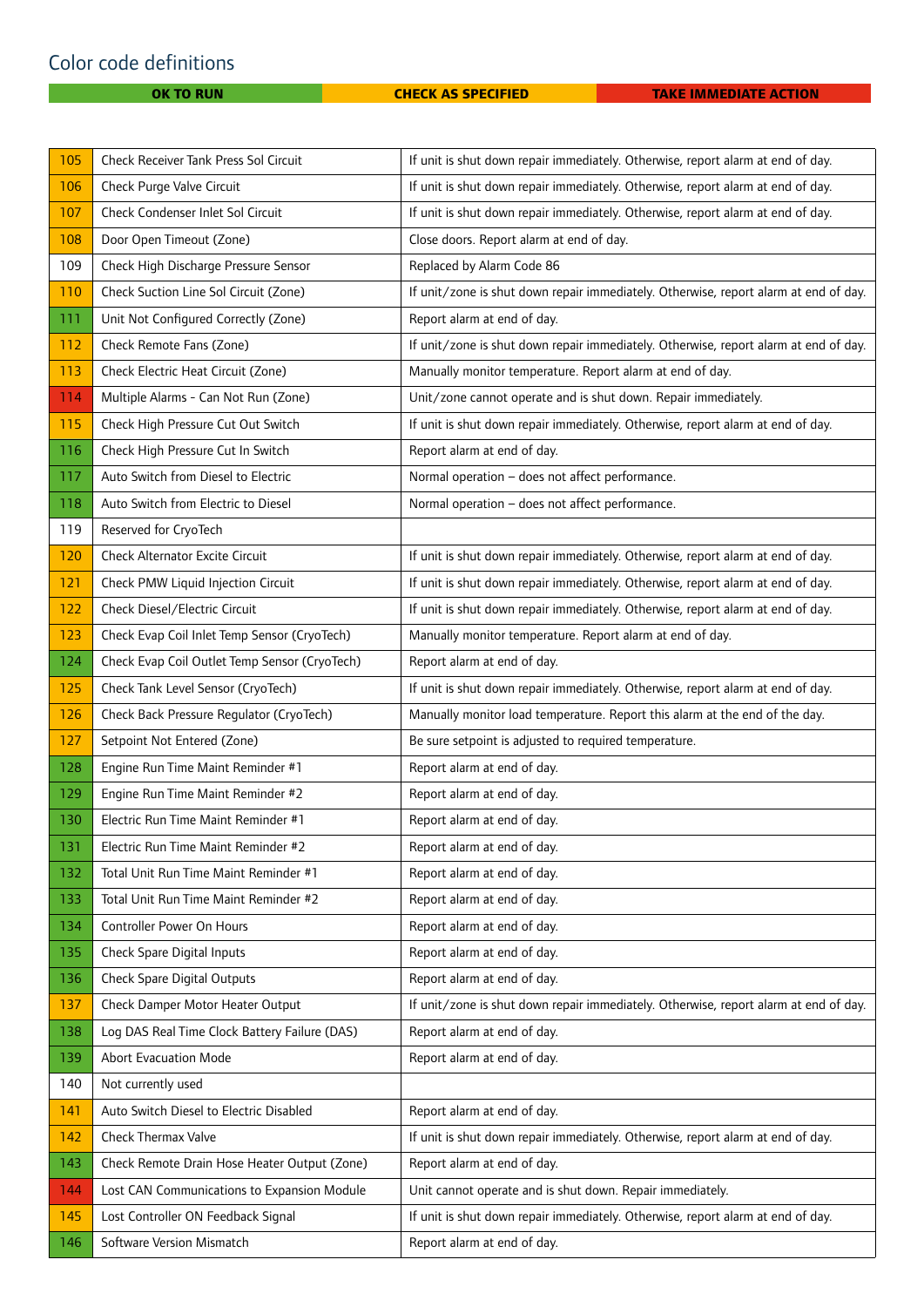$\lambda$ 

 $\overline{\mathbf{A}}$ 

 $\overline{\mathbf{A}}$ 

ハハ

 $\overline{\mathbf{A}}$ 

| 147 | Check Multi-Temp Fan Speed Control Output (Zone)      | Manually monitor load temperature. Report this alarm at the end of the day.                                              |  |
|-----|-------------------------------------------------------|--------------------------------------------------------------------------------------------------------------------------|--|
| 148 | Auto Switch Electric to Diesel Disabled               | Report alarm at end of day.                                                                                              |  |
| 149 | Alarm Not Identified                                  | If unit/zone is shut down repair immediately. Otherwise, report alarm at end of day.                                     |  |
| 150 | Sensor Out of Range Low (DAS and HMI) (Zone)          | Report alarm at end of day.                                                                                              |  |
| 151 | Sensor Out of Range High (DAS and HMI) (Zone)         | Report alarm at end of day.                                                                                              |  |
| 152 | DAS Failed Sensor (DAS)                               | Report alarm at end of day.                                                                                              |  |
| 153 | Expansion Module Flash Load Failure                   | Report alarm at end of day.                                                                                              |  |
| 154 | Low Suction Pressure Switch Failure                   | If unit is shut down repair immediately. Otherwise, report alarm at end of day.                                          |  |
| 155 | Lost CAN Communications to HMI                        | Unit cannot operate and is shut down. Repair immediately.                                                                |  |
| 156 | Check Suction/Liquid Heat Exchanger Bypass Valve      | If unit is shut down repair immediately. Otherwise, report alarm at end of day.                                          |  |
| 157 | OptiSet Plus Profile Mismatch                         | Report alarm at end of day.                                                                                              |  |
| 158 | Primary Software Failed to Load                       | Report alarm at end of day.                                                                                              |  |
| 159 | <b>Check Battery Condition</b>                        | Report alarm at end of day.                                                                                              |  |
| 160 | Lost CAN Communications to Radio Expansion Board      | Report alarm at end of day.                                                                                              |  |
| 161 | Log DAS Real Time Clock Invalid (DAS)                 | Report alarm at end of day.                                                                                              |  |
| 163 | <b>Emission Control Failure</b>                       | If unit is shut down repair immediately. Otherwise, report alarm at end of day.                                          |  |
| 175 | Check Electronic Expansion Valve (CryoTech)           | If unit is shut down repair immediately. Otherwise, report alarm at end of day.                                          |  |
| 176 | Check Evaporator Pressure Sensor (CryoTech)           | If unit is shut down repair immediately. Otherwise, report alarm at end of day.                                          |  |
| 177 | Check CO <sub>2</sub> Tank Pressure Sensor (CryoTech) | If unit is shut down repair immediately. Otherwise, report alarm at end of day.                                          |  |
| 178 | Low CO <sub>2</sub> Fuel Level (CryoTech)             | If unit is shut down repair immediately. Otherwise, report alarm at end of day.                                          |  |
| 180 | TriPac Compressor Alarm                               | If unit is shut down repair immediately. Otherwise, report alarm at end of day.                                          |  |
| 188 | Log DAS Microprocessor Fault (DAS)                    | Report alarm at end of day.                                                                                              |  |
| 203 | Check Display Return Air Sensor (Zone)                | Manually monitor temperature. Report alarm at end of day.                                                                |  |
| 204 | Check Display Discharge Air Sensor (Zone)             | Manually monitor temperature. Report alarm at end of day.                                                                |  |
| 216 | Check DAS Digital Inputs (DAS)                        | Report alarm at end of day.                                                                                              |  |
| 233 | REB Transitioning from Conservative to Full Null      | Report alarm at end of day.                                                                                              |  |
| 234 | Check Relative Humidity Sensor Circuit                | Report alarm at end of day.                                                                                              |  |
| 235 | High Engine Coolant Temperature Check                 | Report alarm at end of day.                                                                                              |  |
| 250 | DAS Clock Time Reset (DAS)                            | Report alarm at end of day.                                                                                              |  |
| 251 | Check Radio Expansion Board Configuration             | Report alarm at end of day.                                                                                              |  |
| 252 | Check Auto Fresh Air Exchange Circuit                 | Report alarm at end of day.                                                                                              |  |
| 253 | Theft Deterrence                                      | Report alarm at end of day.                                                                                              |  |
| 254 | Check Auxilary Coolant Temp Sensor                    | Report alarm at end of day.                                                                                              |  |
| 264 | <b>Check Active Rectifier</b>                         | "Alarm Type depending on conditions.<br>If unit is shut down repair immediately. Otherwise, report alarm at end of day." |  |
| 265 | Check DCDC Converter                                  | Report alarm at end of day.                                                                                              |  |
| 266 | Electric Motor Failed To Start                        | "Alarm Type depending on conditions.<br>If unit is shut down repair immediately. Otherwise, report alarm at end of day." |  |
| 267 | Electric Fan Not Rotating (Roadside - Left Side)      | Report alarm at end of day.                                                                                              |  |
| 268 | Electric Fan Not Rotating (Curbside - Right Side)     | Report alarm at end of day.                                                                                              |  |
| 269 | Loss of CAN Communication to Low Power Module         | "Alarm Type depending on conditions.<br>If unit is shut down repair immediately. Otherwise, report alarm at end of day." |  |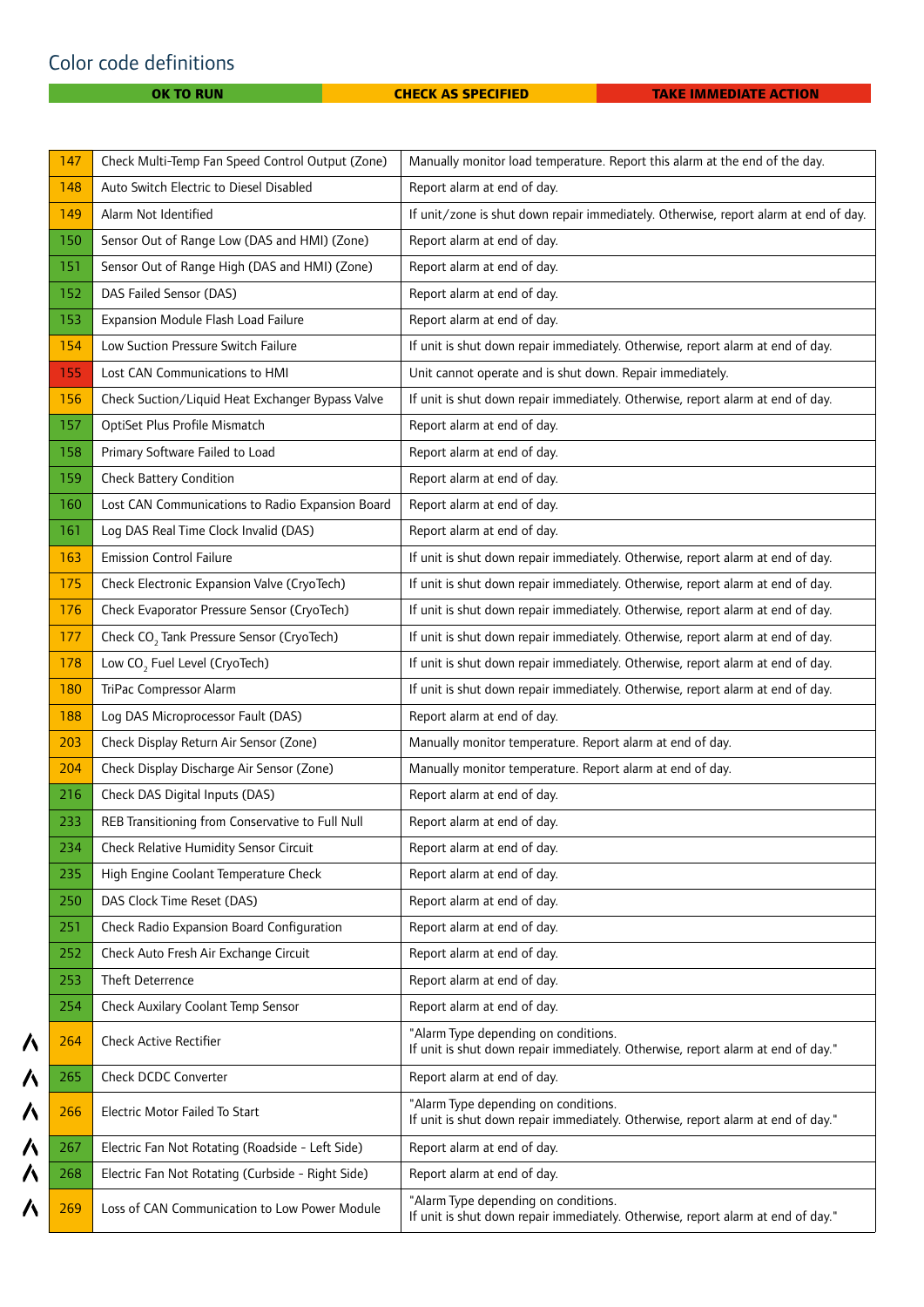#### Color code definitions

**OK TO RUN CHECK AS SPECIFIED TAKE IMMEDIATE ACTION** 

| Λ | 270 | Loss of CAN Communication to High Power Module | "Alarm Type depending on conditions.<br>If unit is shut down repair immediately. Otherwise, report alarm at end of day."          |
|---|-----|------------------------------------------------|-----------------------------------------------------------------------------------------------------------------------------------|
| Λ | 271 | Loss of CAN Communication to DCDC Converter    | Report alarm at end of day.                                                                                                       |
| Λ | 272 | Controller Failed To Initialize                | "Alarm Type depending on conditions.<br>If unit is shut down repair immediately. Otherwise, report alarm at end of day."          |
| Λ | 273 | Active Rectifier - DC Current                  | "Alarm Type depending on conditions.<br>If unit is shut down repair immediately. Otherwise, report alarm at end of day."          |
| Λ | 274 | Active Rectifier - DC Voltage                  | " Alarm Type depending on conditions.<br>If unit is shut down repair immediately. Otherwise, report alarm at end of day. "        |
| Λ | 275 | Active Rectifier - Heat Sink Temperature       | " Alarm Type depending on conditions.<br>If unit is shut down repair immediately. Otherwise, report alarm at end of day. "        |
| 八 | 276 | Active Rectifier - RPM Sensor                  | " Alarm Type depending on conditions.<br>If unit is shut down repair immediately. Otherwise, report alarm at end of day. "        |
| Λ | 277 | Active Rectifier - Motor Temperature           | " Alarm Type depending on conditions.<br>If unit is shut down repair immediately. Otherwise, report alarm at end of day. "        |
| Λ | 278 | Active Rectifier - Microprocessor Fault        | " Alarm Type depending on conditions.<br>If unit is shut down repair immediately. Otherwise, report alarm at end of day. "        |
| Λ | 279 | Engine Break-In Complete                       | Report alarm at end of day.                                                                                                       |
| 八 | 280 | Warm Load                                      | "Check Load Temperature. This Alarm is indicative warm cargo loaded or high<br>humidity in cargo holdReport alarm at end of day." |
| Λ | 281 | Check Fan Speed Circuit (Left Side)            | Report alarm at end of day.                                                                                                       |
| ハ | 282 | Check Fan Speed Circuit (Right Side)           | Report alarm at end of day.                                                                                                       |
| Λ | 526 | Generator Operational Limit (Output Current)   | " Alarm Type depending on conditions.<br>If unit is shut down repair immediately. Otherwise, report alarm at end of day. "        |
| Λ | 555 | Generator Loss Of Phase                        | " Alarm Type depending on conditions.<br>If unit is shut down repair immediately. Otherwise, report alarm at end of day. "        |

Iconic A = A-Series

#### Alarm Code Descriptions DSR (Common Alarms for all DSR Controllers - Not all codes are possible on all units)

|                        | <b>DESCRIPTION</b>                                                                                                                       |                                                                                         |  |
|------------------------|------------------------------------------------------------------------------------------------------------------------------------------|-----------------------------------------------------------------------------------------|--|
|                        | <b>Manual Start</b>                                                                                                                      |                                                                                         |  |
| <b>OL</b>              | Electric Motor Overload (Electric standby models only) - The electric motor overload relay<br>has tripped due to excessive current draw. | If the problem persists when the unit is<br>restarted, contact your Thermo King Dealer. |  |
| bAt                    | Low Battery Voltage                                                                                                                      | Check vehicle battery.                                                                  |  |
| <b>Auto Start</b>      |                                                                                                                                          |                                                                                         |  |
| <b>HP</b>              | High Pressure Alarm - The system has detected excessively high discharge pressure.                                                       | If the problem persists when the unit is<br>restarted, contact your Thermo King Dealer. |  |
| LP                     | Low Pressure Alarm - The system has detected excessively low suction pressure.                                                           | If the problem persists when the unit is<br>restarted, contact your Thermo King Dealer. |  |
| <b>PSE</b>             | High Pressure Sensor Failure - The high pressure sensor has become faulty or disconnected.                                               | Contact your Thermo King Dealer.                                                        |  |
| dr1<br>dr <sub>2</sub> | Motor controller communication error - Doors are open, faulty door switches, or improper<br>door switch configuration.                   | Contact your Thermo King Dealer.                                                        |  |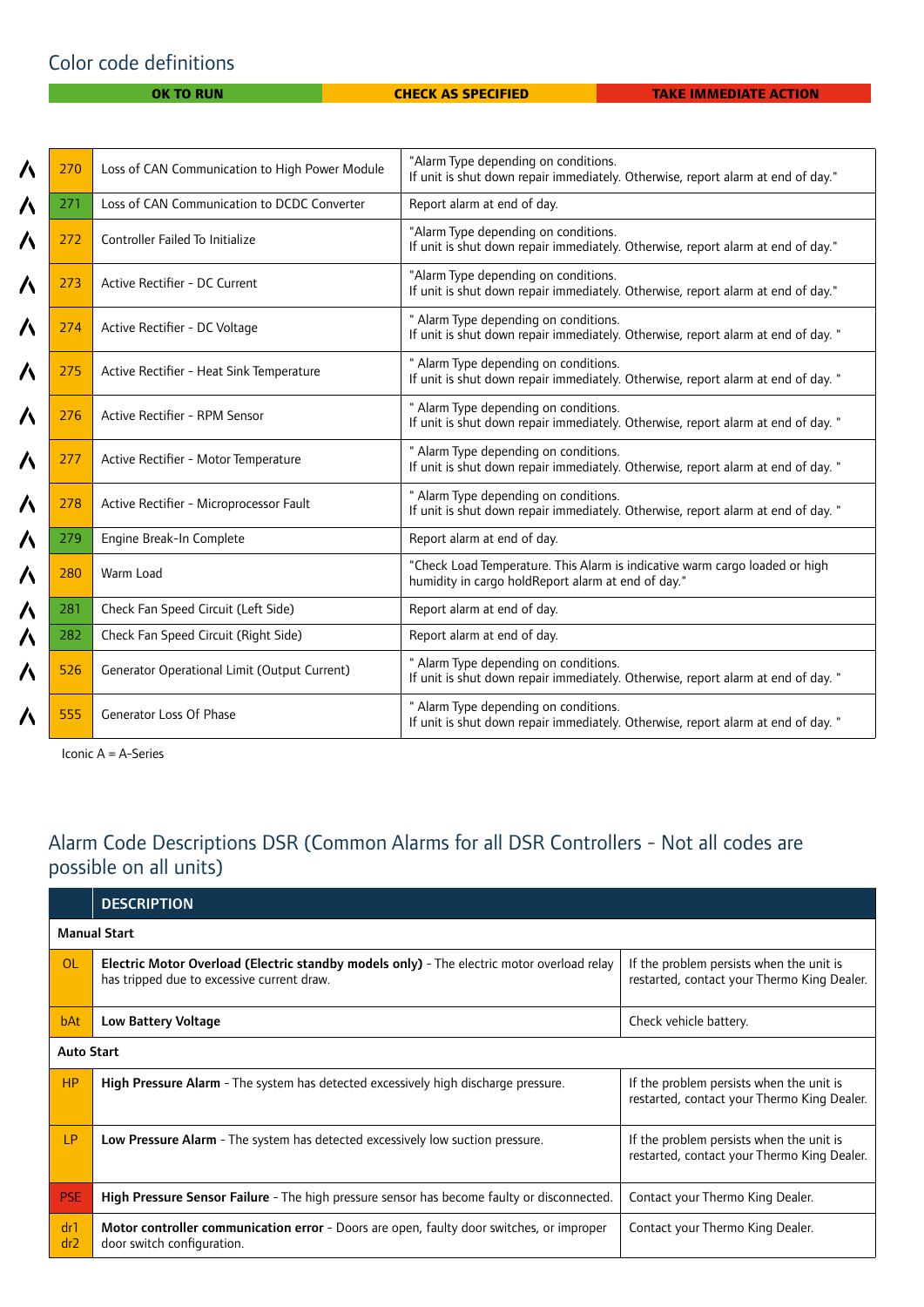#### Alarm Code Descriptions DSR (Common Alarms for all DSR Controllers - Not all codes are possible on all units)

| tCO             | <b>Control Module Overheating</b>                                                                         | If the problem persists when the unit is<br>restarted, contact your Thermo King Dealer. |
|-----------------|-----------------------------------------------------------------------------------------------------------|-----------------------------------------------------------------------------------------|
| <b>SOF</b>      | Software Failure                                                                                          | Contact your Thermo King Dealer.                                                        |
| P <sub>1E</sub> | Faulty Cargo Box Return Air Temperature Sensor - Faulty or disconnected return air<br>temperature sensor. | Contact your Thermo King Dealer.                                                        |
| P <sub>2E</sub> | Remote Cargo Box Return Air Temperature Reading Error (open circuit or short-circuit)                     | Contact your Thermo King Dealer.                                                        |
|                 | <b>Communications Failure</b>                                                                             | Contact your Thermo King Dealer.                                                        |

### DSR IV Controller Alarms Only

|                  | <b>DESCRIPTION</b>                                                                                                                                                                                                 | <b>OPERATOR ACTION</b>                                                                     |
|------------------|--------------------------------------------------------------------------------------------------------------------------------------------------------------------------------------------------------------------|--------------------------------------------------------------------------------------------|
| H <sub>0</sub> 1 | <b>DSR communication lost</b> - Communication lost to the other Electronic Control Module.                                                                                                                         | Contact your Thermo King Dealer.                                                           |
| H <sub>02</sub>  | HMI communication lost - Communication lost to the HMI.                                                                                                                                                            | Contact your Thermo King Dealer.                                                           |
| <b>HOA</b>       | Low Power Mode Activation - ignition key of the vehicle is disconnected and the unit is not<br>connected to the shore power. Operation of the unit may be inhibited but remains operational.                       | Report Alarm at the end of the day.                                                        |
| <b>HOB</b>       | Sleep Mode Activation - While the unit OFF, the vehicle battery voltage dropped below a<br>threshold. Normal operation of the controller will resume as soon as the power is restored.                             | Report Alarm at the end of the day.                                                        |
| H <sub>0</sub> C | Power Derating Shutdown - Low Voltage Shutdown alarm - your battery voltage has dropped<br>below a defined level. The shutdown alarm is automatically cleared once the voltage rises over<br>this limit once more. | Report Alarm at the end of the day.<br>Contact your Thermo King Dealer.                    |
| <b>H10</b>       | Internal flash erase error - Internal, System reset needed                                                                                                                                                         | Report Alarm at the end of the day.<br>Contact your Thermo King Dealer.                    |
| H <sub>12</sub>  | Default parameters in use - This will typically happen after a new firmware version has been<br>loaded.                                                                                                            | If the problem persists when the unit<br>is restarted, contact your Thermo King<br>Dealer. |
| <b>H15</b>       | eMMC erase error - An error occurred while loading parameters to the DSR IV Controller.                                                                                                                            | Internal, System reset needed, contact<br>your Thermo King Dealer.                         |
| <b>H16</b>       | eMMC write error - An error occurred while loading parameters to the DSR IV Controller or<br>performing the datalogging process.                                                                                   | Internal, System reset needed, contact<br>your Thermo King Dealer.                         |
| H <sub>17</sub>  | eMMC read error - An error during powering-up when reading configuration parameters.                                                                                                                               | Internal, System reset needed, contact<br>your Thermo King Dealer.                         |
| <b>H18</b>       | Flash Loading Failed - An error occurred while loading firmware to the DSR IV Controller.                                                                                                                          | Internal, System reset needed, contact<br>your Thermo King Dealer.                         |
| H <sub>1</sub> A | Non-Compatible SW - Indicates that one of the Electronic components contains an incorrect or<br>out-of-date Software version.                                                                                      | Contact your Thermo King Dealer.                                                           |